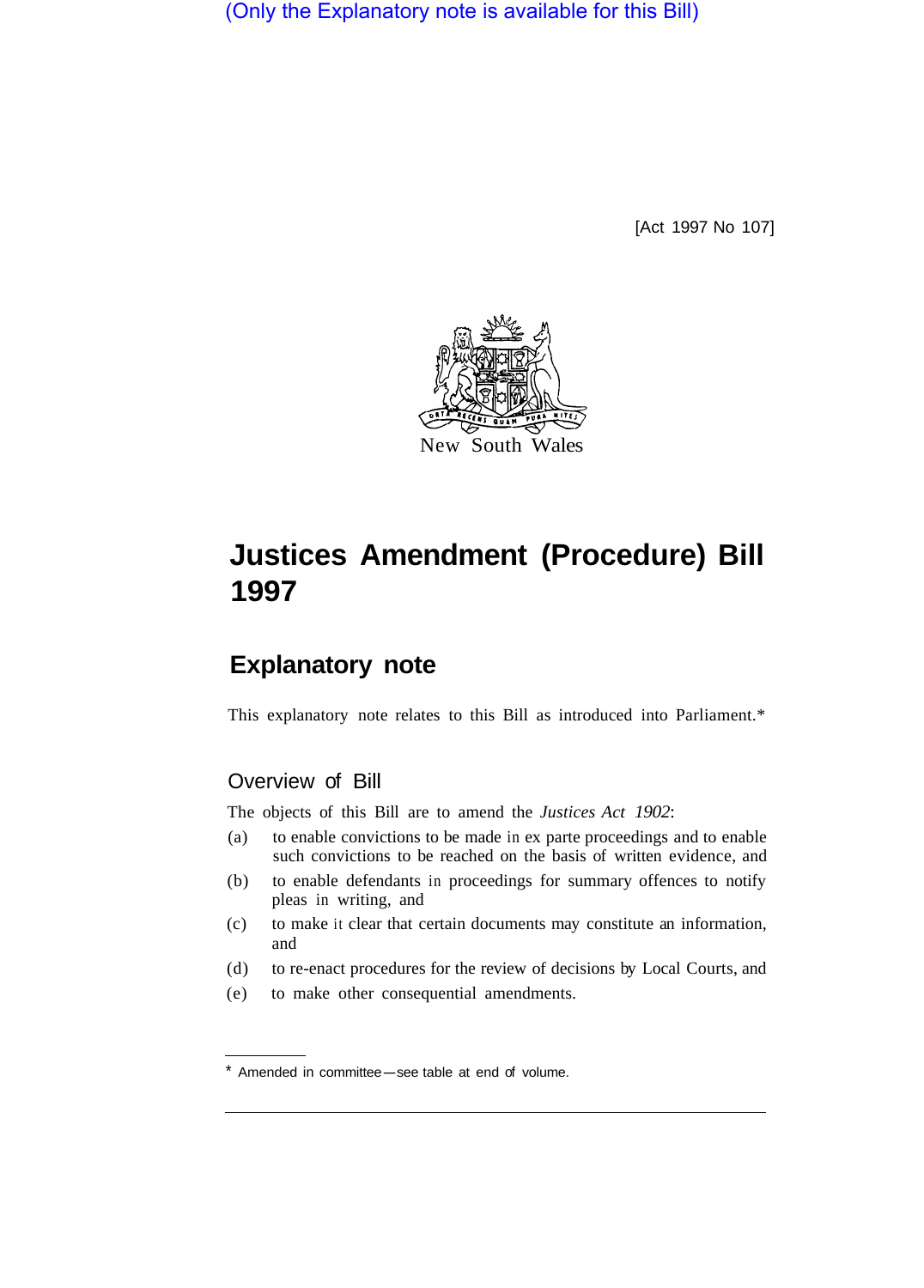Justices Amendment (Procedure) Bill 1997 [Act 1997 No 107]

Explanatory note

#### Outline of provisions

**Clause 1** sets out the name (also called the short title) of the proposed Act.

**Clause 2** provides for the commencement of the proposed Act on a day or days to be appointed by proclamation.

**Clause 3** is a formal provision giving effect to the amendments to the *Justices Act 1902* set out in Schedule 1.

**Clause 4** is a formal provision giving effect to the amendments to other Acts set out in Schedule 2.

**Schedule 1** contains amendments relating to the following matters.

#### **Information and summons**

The amendments make it clear that the giving of a charge sheet, containing details of an alleged offence, to a defendant and the subsequent lodging with a Local Court of a bail undertaking and a copy of the charge sheet will constitute the issuing of an information and the giving of a summons for the purposes of the Principal Act. (See **Schedule 1 [1]** and **[2]**.)

#### **Written pleas**

The amendments enable a defendant in summary proceedings to lodge with a clerk of a Local Court a written notice that he or she will plead guilty or not guilty. A defendant who does so notify a plea is not required to attend the court on the first return date. In the case of a guilty plea, written material in mitigation of the offence may also be presented and the case may be dealt with in the absence of the defendant under the new ex parte procedures. In the case of a not guilty plea, the matter will be set down for hearing or adjourned at the first return date. If a defendant who pleads not guilty subsequently fails to appear at the required time for a hearing, the matter may be dealt with under the new procedures for ex parte proceedings. (See **Schedule 1 [4],** proposed section 75.) A reference to the right to notify a plea in writing is to be inserted in summonses and attendance notices. (See **Schedule 1 [3]** and **[5]**.)

#### **Ex parte proceedings**

Currently, the Principal Act provides for matters to be heard and determined in the absence of the defendant but does not enable a defendant to be convicted without the informant and other witnesses being called. It also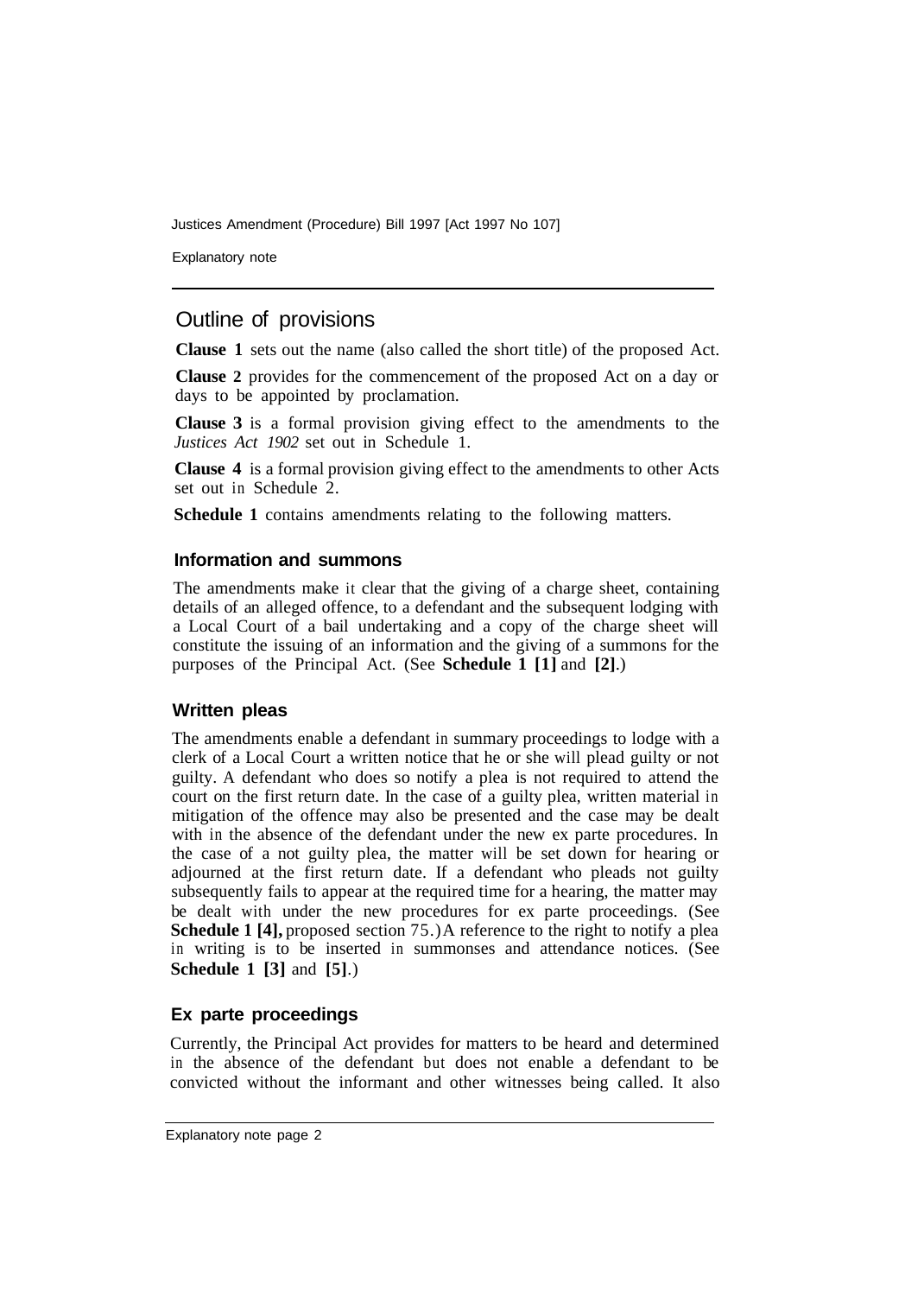Justices Amendment (Procedure) Bill 1997 [Act 1997 No 107]

Explanatory note

provides for a matter to be heard and a penalty to be imposed on a defendant (but does not allow a defendant to be convicted) in the absence of the defendant on the basis of evidence contained in the information and the summons in the case of certain offences.

The amendments replace these procedures with a procedure that allows a Magistrate to hear and determine a matter and proceed to a conviction and impose a penalty in the absence of a defendant who has been notified of a hearing. The Magistrate may determine the matter on the basis of material contained in the information, if that material is sufficient to constitute an offence, and is to take into account any mitigating matters raised by a defendant who has lodged written notification of a guilty plea and any written material given by the informant. If the Magistrate requires additional information from the informant, it is to be given in the form of written statements. A Magistrate may not impose a sentence of imprisonment unless the defendant is present. Section 556A of the *Crimes Act 1900* (which enables a court to find an offence proven but not record a conviction) may apply to these ex parte proceedings. (See **Schedule 1 [4]**, proposed sections 75A-75F.)

#### **Review of decisions by Local Courts**

The amendment replaces Part 4A of the Principal Act relating to reviews of decisions by Local Courts. The new provisions re-enact the current right of a defendant to apply to a Local Court for a review of a conviction or order made, or a sentence imposed, in the absence of the defendant. The new Part does not apply to penalty notice enforcement orders, which are dealt with under the *Fines Act 1996.* The time limit for applications is to be extended from 12 months to 2 years after the conviction or order is made or the sentence imposed. The Attorney General may also refer matters to a Local Court for review of a conviction, an order or a sentence. Applications are to be dealt with by Magistrates. The amendment broadens the grounds on which an annulment may be granted to include the situations where a person was not aware of the proceedings before they were completed, was hindered by accident, misadventure, illness or other cause from taking action in relation to the proceedings or where there is other just cause why the application should be granted. Applications may be dealt with in open court or in chambers and notice of the decision must be given to interested parties. Provision is made for an application to be dealt with in cases of non-service and the Local Court is given power to stay the execution of an order or a sentence. A person is prohibited from making an application if an appeal has been made to the